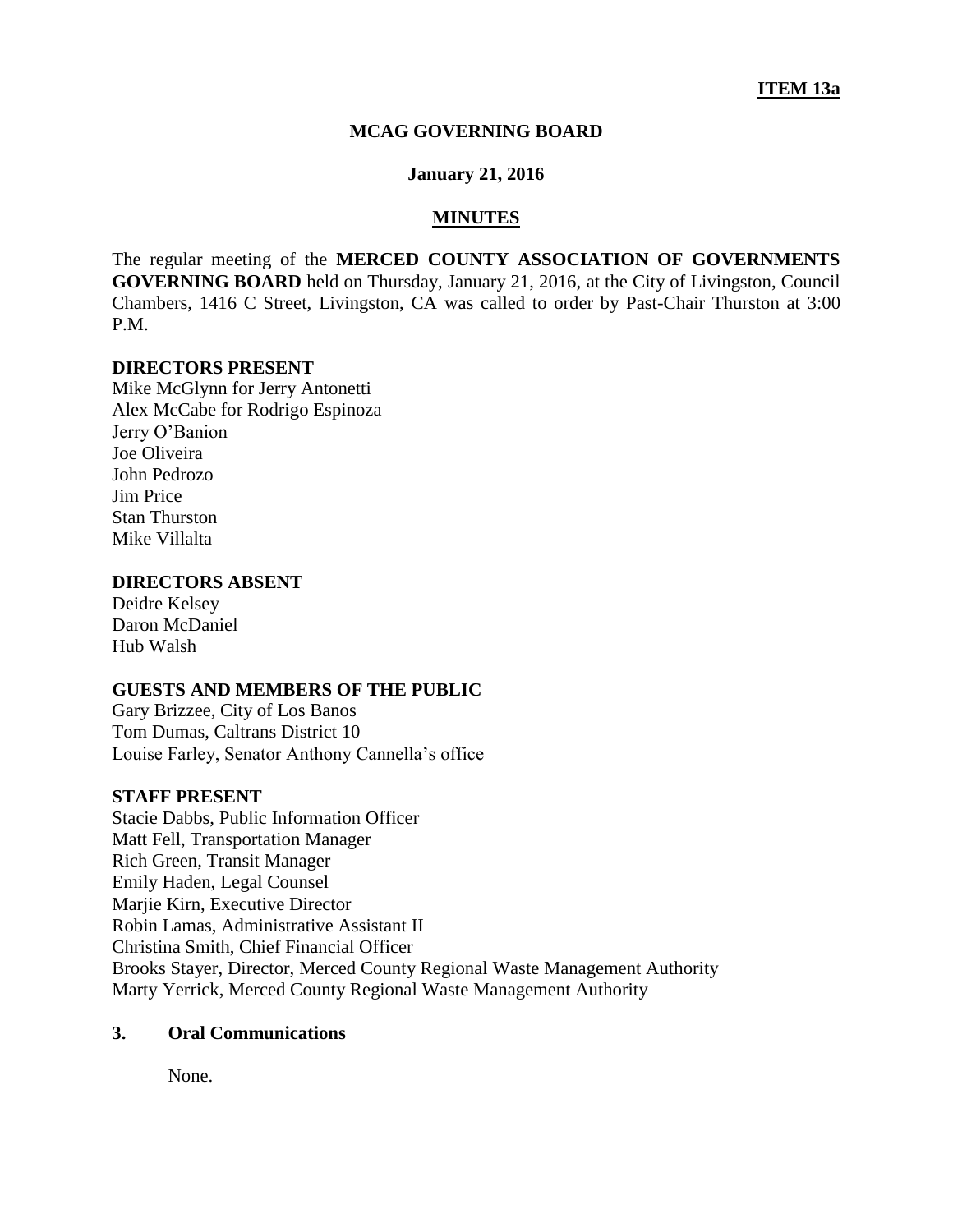# **4. Caltrans Report**

Tom Dumas gave the report from Caltrans. Tom also handed out the Mile Marker Caltrans Performance Report magazine.

# **5. Consent Agenda**

- a. Minutes of the December 17, 2015 MCAG Governing Board meeting
- b. Annual Review of Investment Policy
- c. Claim Against MCAG

Director Pedrozo moved to approve the Consent Agenda. Seconded by Director O'Banion.

**Ayes – Directors Pedrozo, O'Banion, Price, McGlynn, Oliveira, McCabe, Villalta, Thurston Noes – None**

**MOTION CARRIED UNANIMOUSLY.**

# **6. Information/Discussion Only**

- a. Minutes of the January 13, 2016 Technical Review Board meeting
- b. 2016 Valley Voice Sacramento
- c. MCAG Newsletter

So noted.

# **7. Oral Report – Transportation Measure Update**

Marjie Kirn gave an update on the Transportation Measure and stated that the Steering Committee was making progress. A recommendation from the committee regarding the Transportation Expenditure Plan will hopefully be on the February agenda.

# **THERE BEING NO FURTHER BUSINESS OF THE MCAG GOVERNING BOARD, THAT PORTION OF THE MEETING WAS ADJOURNED AT 3:08 P.M.**

/ s /

Robin Lamas Administrative Assistant II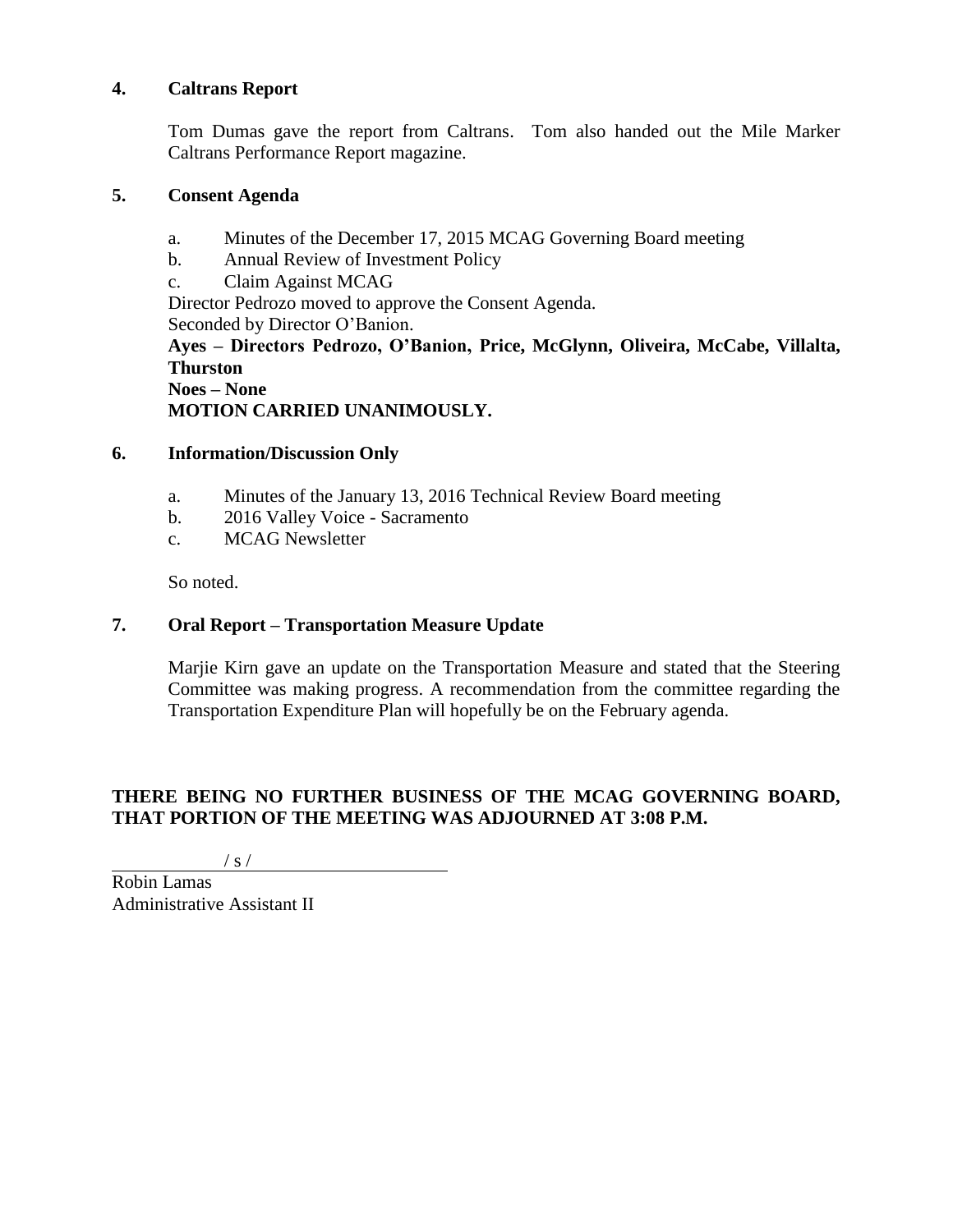# **MERCED COUNTY REGIONAL WASTE MANAGEMENT AUTHORITY**

### **January 21, 2016**

## **MINUTES**

The regular meeting of the **MERCED COUNTY REGIONAL WASTE MANAGEMENT AUTHORITY** held on Thursday, January 21, 2016, at the City of Livingston, Council Chambers, 1416 C Street, Livingston, CA was called to order by Past-Chair Thurston at 3:08 P.M.

### **DIRECTORS PRESENT**

Mike McGlynn for Jerry Antonetti Alex McCabe for Rodrigo Espinoza Jerry O'Banion Joe Oliveira John Pedrozo Stan Thurston Jim Price Mike Villalta

# **DIRECTORS ABSENT**

Deidre Kelsey Daron McDaniel Hub Walsh

# **GUESTS AND MEMBERS OF THE PUBLIC**

Gary Brizzee, City of Los Banos Tom Dumas, Caltrans District 10 Louise Farley, Senator Anthony Cannella's office

### **STAFF PRESENT**

Stacie Dabbs, Public Information Officer Matt Fell, Transportation Manager Rich Green, Transit Manager Emily Haden, Legal Counsel Marjie Kirn, Executive Director Robin Lamas, Administrative Assistant II Christina Smith, Chief Financial Officer Brooks Stayer, Director, Merced County Regional Waste Management Authority Marty Yerrick, Merced County Regional Waste Management Authority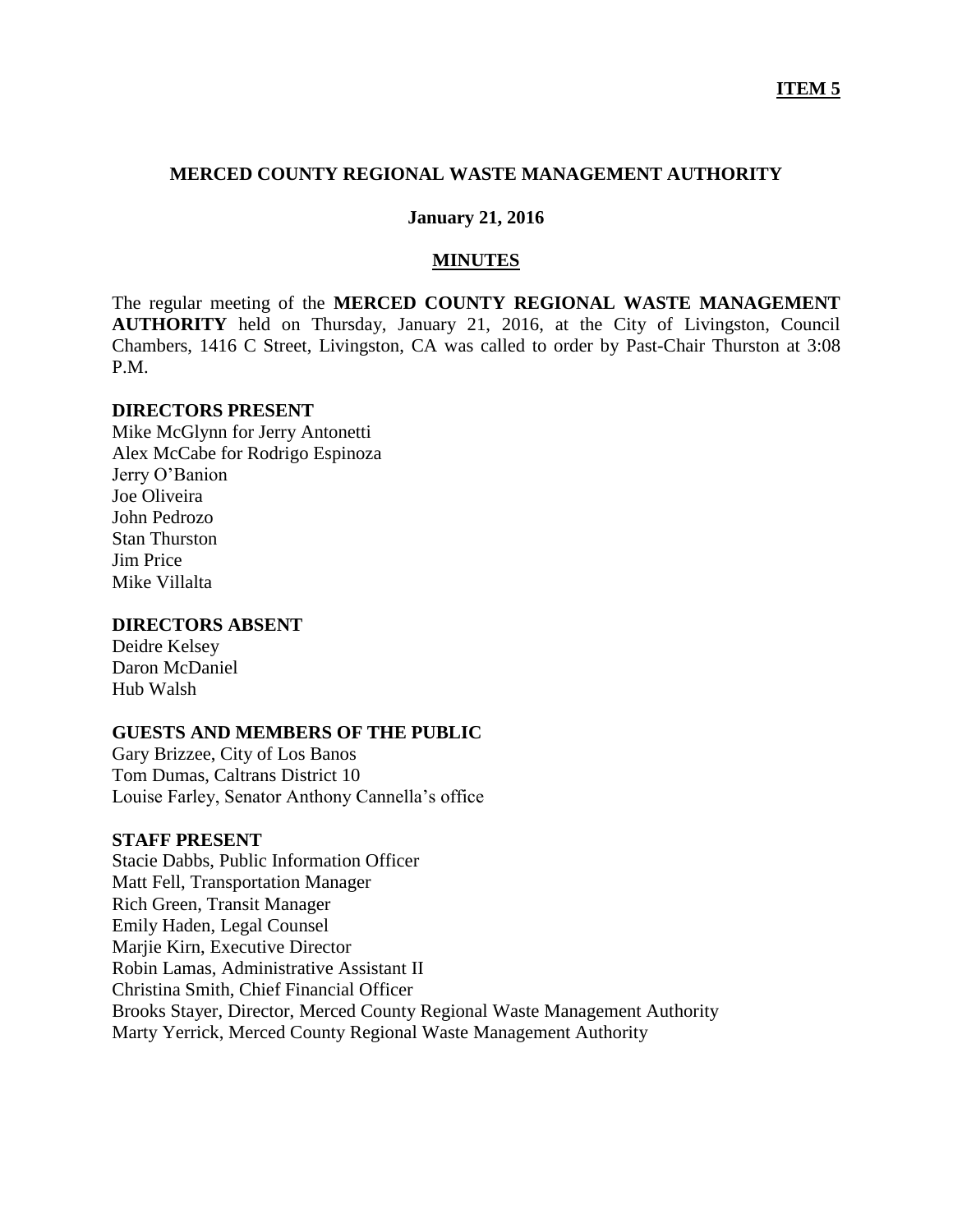# **8. Consent Agenda**

a. Minutes of the December 17, 2015 Merced County Regional Waste Management Authority

b. Award Household Hazardous Waste Services Contract to Most Responsive Bidder Director O'Banion moved to approve the Consent Agenda. Seconded by Director Pedrozo.

**Ayes – Directors Pedrozo, O'Banion, Price, McGlynn, Oliveira, McCabe, Villalta, Thurston Noes – None**

**MOTION CARRIED UNANIMOUSLY.**

# **9. Oral Report – Monthly Update**

Brooks Stayer gave the monthly update for Regional Waste.

# **THERE BEING NO FURTHER BUSINESS OF THE MERCED COUNTY REGIONAL WASTE MANAGEMENT AUTHORITY, THAT PORTION OF THE MEETING WAS ADJOURNED AT 3:10 P.M.**

 $/ s /$ 

Robin Lamas Administrative Assistant II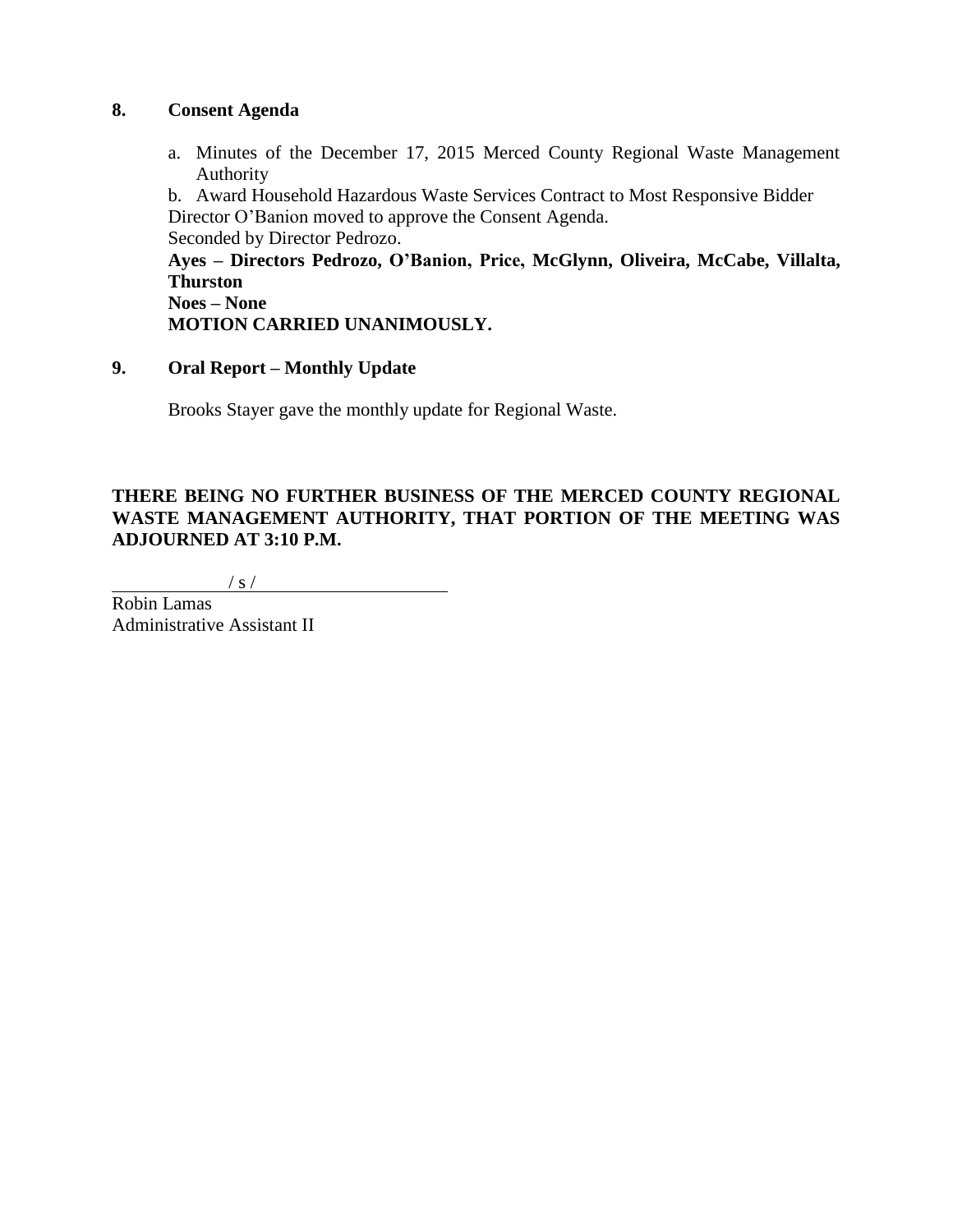### **TRANSIT JOINT POWERS AUTHORITY FOR MERCED COUNTY**

# **January 21, 2016**

#### **MINUTES**

The regular meeting of the **TRANSIT JOINT POWERS AUTHORITY FOR MERCED COUNTY** held on Thursday, January 21, 2016, at the City of Livingston, Council Chambers, 1416 C Street, Livingston, CA was called to order by Past-Chair Thurston at 3:10 P.M.

#### **DIRECTORS PRESENT**

Mike McGlynn for Jerry Antonetti Alex McCabe for Rodrigo Espinoza Jerry O'Banion Joe Oliveira John Pedrozo Stan Thurston Jim Price Mike Villalta

### **DIRECTORS ABSENT**

Deidre Kelsey Daron McDaniel Hub Walsh

# **GUESTS AND MEMBERS OF THE PUBLIC**

Gary Brizzee, City of Los Banos Tom Dumas, Caltrans District 10 Louise Farley, Senator Anthony Cannella's office

#### **STAFF PRESENT**

Stacie Dabbs, Public Information Officer Matt Fell, Transportation Manager Rich Green, Transit Manager Emily Haden, Legal Council Marjie Kirn, Executive Director Robin Lamas, Administrative Assistant II Christina Smith, Chief Financial Officer Brooks Stayer, Director, Merced County Regional Waste Management Authority Marty Yerrick, Merced County Regional Waste Management Authority